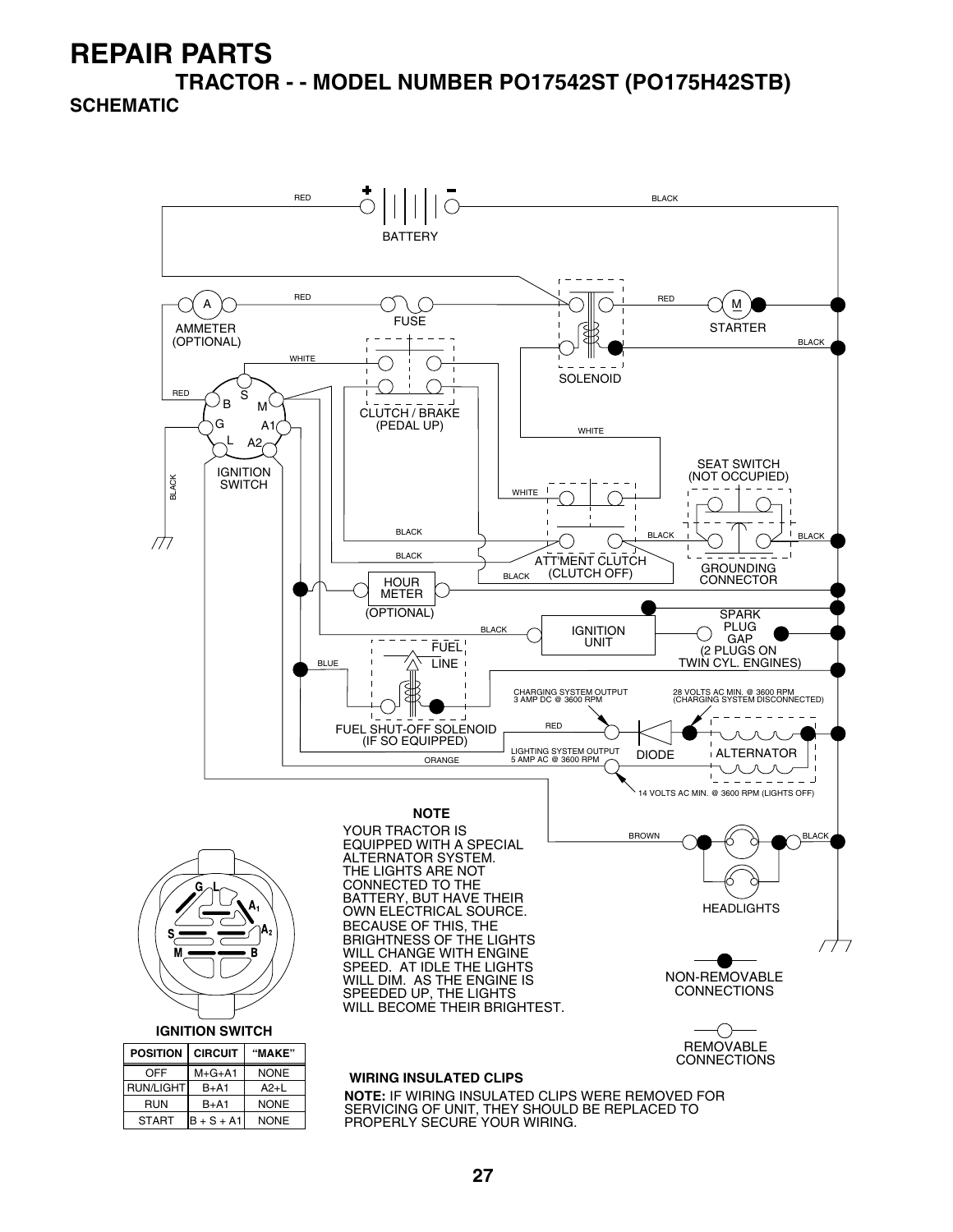**TRACTOR - - MODEL NUMBER PO17542ST (PO175H42STB) ELECTRICAL**

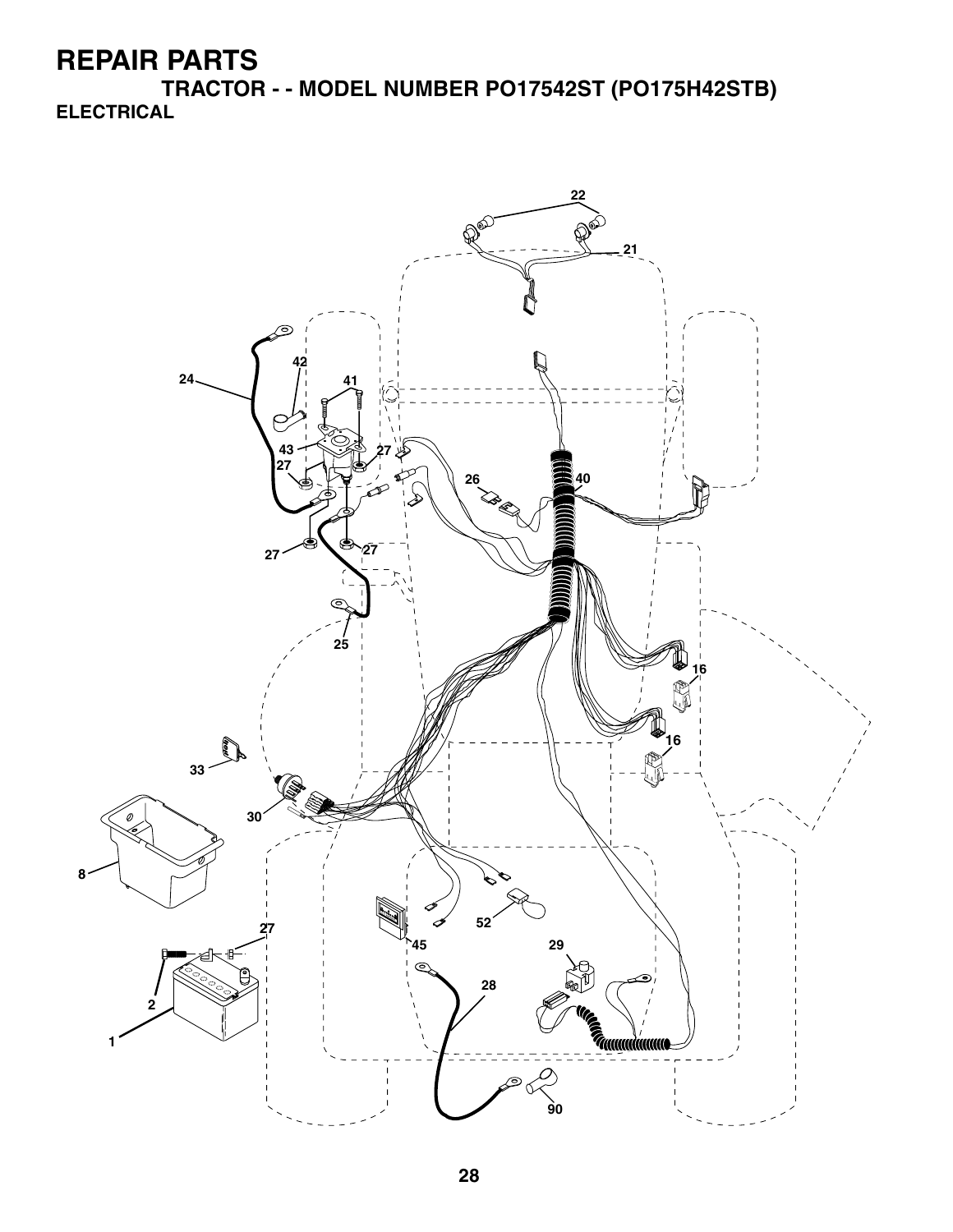**TRACTOR - - MODEL NUMBER PO17542ST (PO175H42STB) ELECTRICAL**

| NO.                            | KEY PART<br>NO.                                                                                                                                                                                                                                          | <b>DESCRIPTION</b>                                                                                                                                                                                                                                                                                                                                                                                                                                                                                         |
|--------------------------------|----------------------------------------------------------------------------------------------------------------------------------------------------------------------------------------------------------------------------------------------------------|------------------------------------------------------------------------------------------------------------------------------------------------------------------------------------------------------------------------------------------------------------------------------------------------------------------------------------------------------------------------------------------------------------------------------------------------------------------------------------------------------------|
| 1<br>$\overline{2}$<br>8<br>90 | 163465<br>74760412<br>176689<br>16 176138<br>21 183759<br>22 4152J<br>24 4799J<br>25 146147<br>26 175158<br>27 73510400<br>28 4207J<br>29 121305X<br>30 175566<br>33 140401<br>40 179720<br>41 71110408<br>42 131563<br>43 178861<br>52 141940<br>180449 | Battery 12 Volt 25 Amp<br>Bolt Hex Hd 1/4-20 unc x 3/4<br><b>Box Battery</b><br>Switch Interlock Push - In<br>Harness Asm Light W/4152J<br>Bulb Light #1156<br>Cable Battery 6 Ga. 11"red<br>Cable Battery 6 Ga. w/16 wire, red<br>Fuse 20 AMP<br>Nut Keps Hex 1/4-20 unc<br>Cable Ground 6 Ga. 12" black<br>Switch Plunger Nc Gray<br>Switch Ign<br>Key Ign<br>Harness Ign<br>Bolt Blk Fin Hex 1/4-20 x 1/2<br>Cover Terminal Red<br>Solenoid<br>Ammeter<br><b>Protection Wire Loop</b><br>Cover Terminal |

**NOTE:** All component dimensions give in U.S. inches 1 inch =  $25.4$  mm.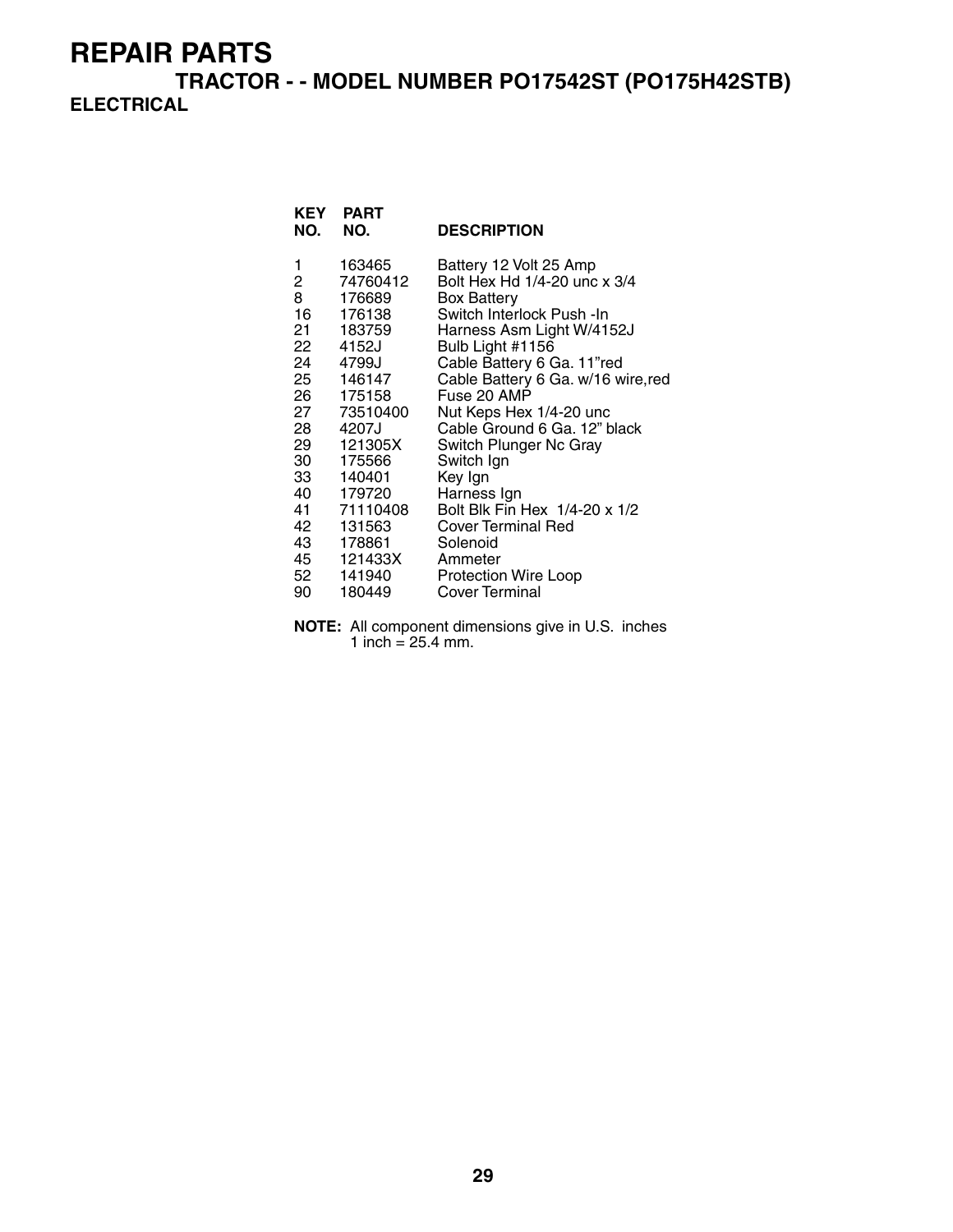**TRACTOR - - MODEL NUMBER PO17542ST (PO175H42STB) CHASSIS AND ENCLOSURES**

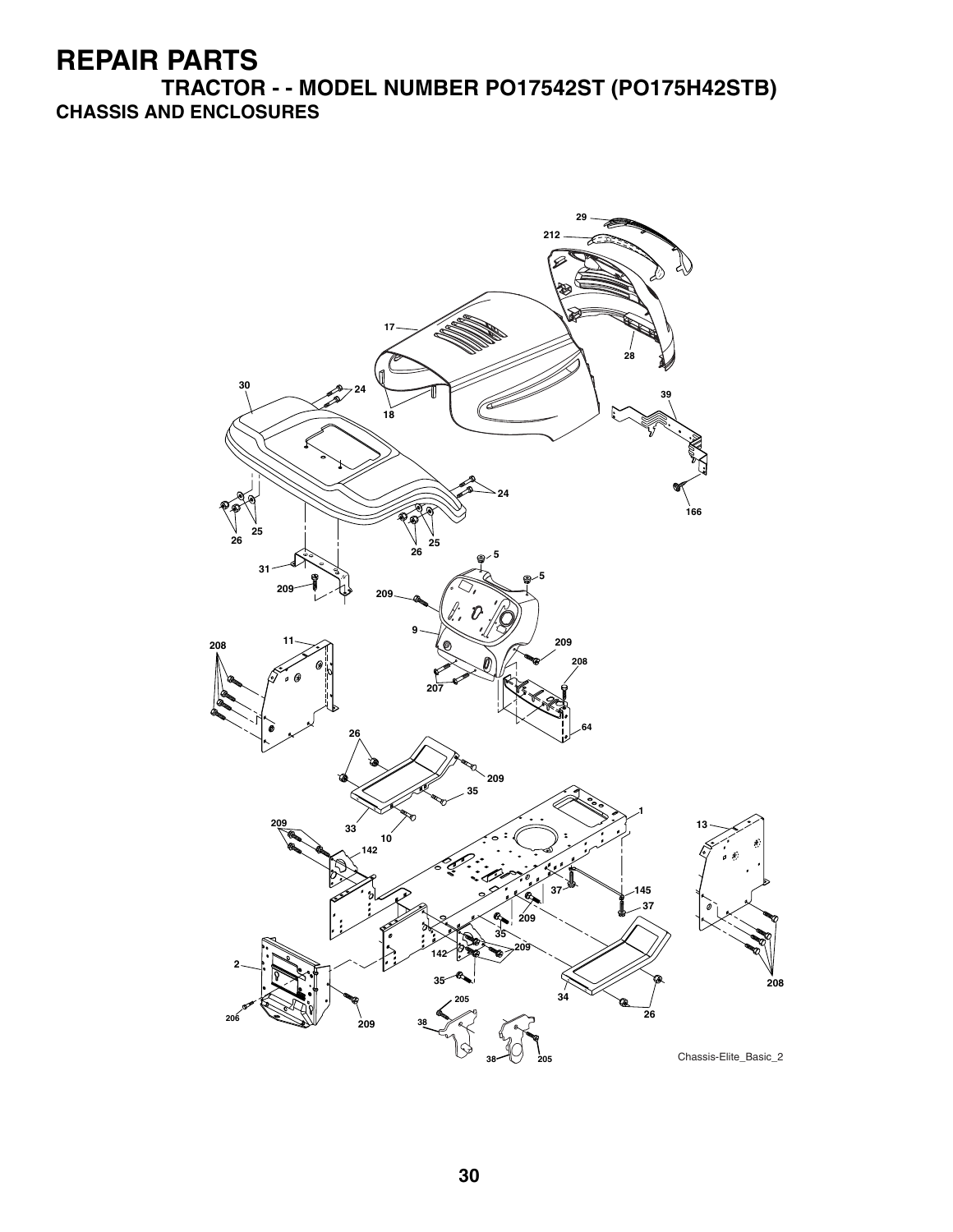#### **TRACTOR - - MODEL NUMBER PO17542ST (PO175H42STB) CHASSIS AND ENCLOSURES**

| <b>KEY</b><br>NO.       | <b>PART</b><br>NO. | <b>DESCRIPTION</b>                             |
|-------------------------|--------------------|------------------------------------------------|
| 1                       | 174619             | Chassis                                        |
| $\overline{\mathbf{c}}$ | 176554             | Drawbar                                        |
| 5                       | 155272             | <b>Bumper Hood/Dash</b>                        |
| 9                       | 187846X012         | Dash                                           |
| 10<br>$11 -$            | 72140608           | Bolt Carriage 3/8-16 x 1                       |
| 13                      | 174996             | Panel Dash Lh<br>179174X010 Panel Dash Rh      |
| 17                      | 183394X428 Hood    |                                                |
| 18                      | 184921             | Bumper Hood                                    |
| 24                      | 74780616           | Bolt Fin Hex 3/8-16 x 1 Gr. 5                  |
| 25                      | 19131312           | Washer 13/32 x 13/16 x 12 Ga.                  |
| 26 —                    | 73800600           | Nut Lock Hex W/Ins 3/8-16 unc                  |
| 28                      | 183826             | Grille Assembly (Includes key nos. 29 and 212) |
| 29                      | 183824X599 Lens    |                                                |
| 30                      |                    | 169468X428 Fender Footrest STLT Pnt            |
| 31                      | 136619             | <b>Bracket Support Fender</b>                  |
| 33                      |                    | 179716X428 Footrest Pnt Lh                     |
| 34                      | 179717X428         | <b>Footrest Pnt Rh</b>                         |
| 35                      | 72110606           | Bolt Rdhd Sht Sqnk 3/8-16 x 3/4                |
| 37                      | 17490508           | Screw Thdrol 6/16-18 x 1/2 TYT                 |
| 38                      | 175710             | Bracket Asm. Pivot Mower Rear                  |
| 39<br>64                | 174714             | <b>Bracket Pivot</b><br>Dash Lower STLT        |
| 142                     | 154798<br>175702   | <b>Plate Reinforcement STLT</b>                |
| 145                     | 156524             | Rod Pivot Chassis/Hood                         |
| 166                     | 171875             | Screw HWHD Hi-Lo #13-16 x 5/8                  |
| 205                     | 17490608           | Screw Thdrol 3/8-16 x 1-1/4                    |
| 206                     | 170165             | Bolt Shoulder 5/16-18                          |
| 207                     | 17670508           | Screw Thdrol 5/16-18 x 1/2                     |
| 208                     | 17670608           | Screw Thdrol 3/8-16 x 1/2                      |
| 209                     | 17000612           | Screw Hex Wsh Thdr. 3/8-16 x 3/4               |
| 212                     | 183823             | Insert Lens Reflect                            |
| - -                     | 5479J              | Plug Btn Blk .359                              |
| $ -$                    | 187801             | Plug Dome                                      |

**NOTE:** All component dimensions given in U.S. inches 1 inch = 25.4 mm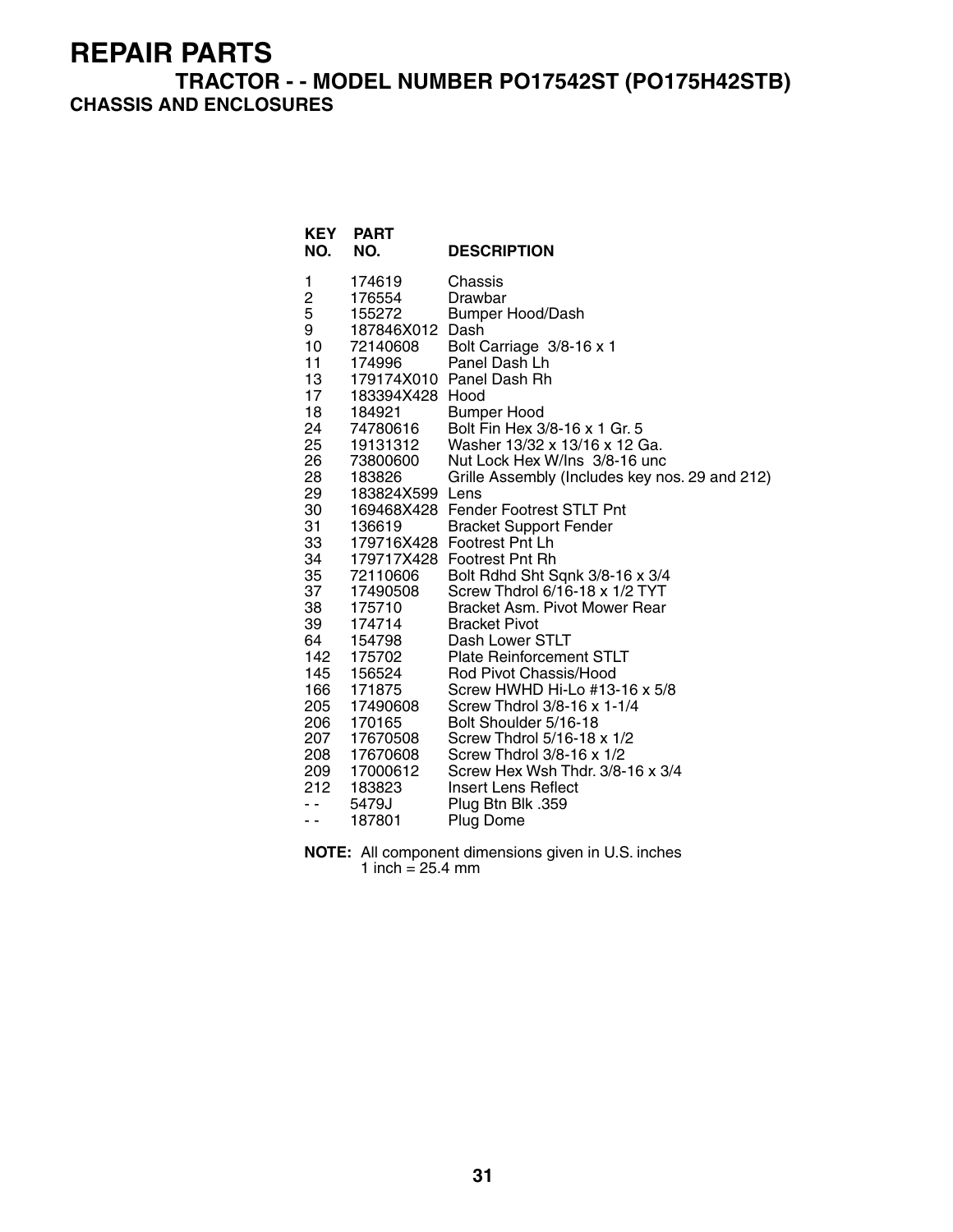**TRACTOR - - MODEL NUMBER PO17542ST (PO175H42STB)**

**DRIVE**

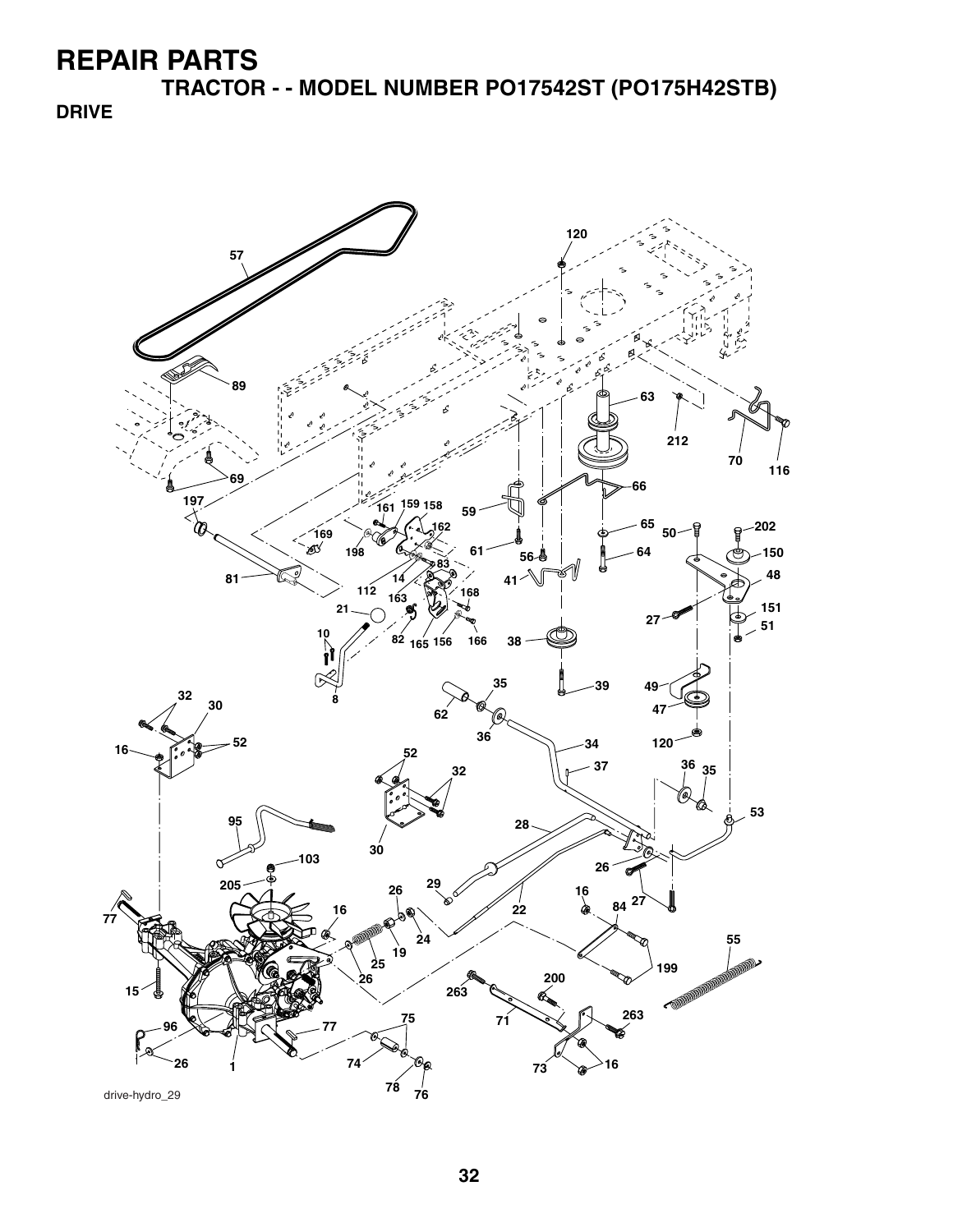# **TRACTOR - - MODEL NUMBER PO17542ST (PO175H42STB)**

#### **DRIVE**

| <b>KEY</b><br>NO. | <b>PART</b><br>NO.  | <b>DESCRIPTION</b>                                             | <b>KEY</b><br>NO. | <b>PART</b><br>NO.          | <b>DESCRIPTION</b>                                         |
|-------------------|---------------------|----------------------------------------------------------------|-------------------|-----------------------------|------------------------------------------------------------|
| 1                 | .                   | Transaxle Hydro Gear Model                                     | 69                | 142432                      | Screw Hex wsh HiLo 1/4 x 1/2 unc                           |
|                   |                     | 322-0510                                                       | 70                | 134683                      | <b>Guide Belt Mower Drive RH</b>                           |
|                   |                     | (Order parts from transaxle manufac-                           | 71                | 169183                      | Strap Torque, LH                                           |
|                   |                     | turer)                                                         | 73                | 169182                      | Strap Torque, RH                                           |
| 8                 | 165619              | Rod Shift                                                      | 74                | 137057                      | Spacer Axle                                                |
| 10                | 76020416            | Pin Cotter 1/8 X 1                                             | 75                | 121749X                     | Washer 25/32 x 1 1/4 x 16 Ga.                              |
| 14                | 10040400            | Washer Lock 1/4                                                | 76                | 12000001                    | Ring, E                                                    |
| 15                | 74490544            | Bolt Hex FLGHD 5/16-18 Gr. 5 unc                               | 77<br>78          | 123583X<br>121748X          | <b>Key Square</b>                                          |
| 16                | 73800500            | Nut Lock Hex w/ins 5/16-18 unc                                 | 81                | 165594                      | Washer 25/32 x 1-5/8 x 16 Ga.<br><b>Shaft Asm Cross</b>    |
| 19                | 73800600<br>106933X | Nut Lock Hex w/wsh 3/8-16 unc<br>Knob Rd 1/2-13 Plasc Thds Blk | 82                | 123782X                     | <b>Spring Torsion</b>                                      |
| 21<br>22          | 169498              | <b>Rod Brake</b>                                               | 83                | 19171216                    | Washer 17/32 x 3/4 x 16 Ga.                                |
| 24                | 73350600            | Nut                                                            | 84                | 169843                      | Link Transaxle                                             |
| 25                | 106888X             | Spring Rod Brake                                               | 89                |                             | 169372X428 Console Shift                                   |
| 26                | 19131316            | Washer 13/32 x 13/16 x 16 Ga.                                  | 95                | 170201                      | Control Asm Bypass Hydro                                   |
| 27                | 76020412            | Pin Cotter 1/8 x 3/4                                           | 96                | 4497H                       | Retainer Spring 1"                                         |
| 28                | 175765              | Rod Brake Parking                                              | 103               | 73940800                    | Nut, Hex Jam Top Lock 1/2-20 unf                           |
| 29                | 71673               | Cap Brake Parking                                              | 112               | 19091210                    | Washer 9/32 x 3/4 x 10 Ga.                                 |
| 30                | 174973              | <b>Bracket Transmission</b>                                    | 116               | 72140608                    | Bolt 3/8-16 x 1                                            |
| 32                | 74760512            | Bolt Hex Hd 5/16-18 unc x 3/4                                  | 120               | 73900600                    | Bolt Hex 3/8-16 x 1-1/2                                    |
| 34                | 175578              | <b>Shaft Foot Pedal</b>                                        | 150               | 175456                      | <b>Spacer Retainer</b>                                     |
| 35                | 120183X             | <b>Bearing Nylon</b>                                           | 151               | 19133210                    | Washer 13/32 x 2 x 10                                      |
| 36                | 19211616            | Washer                                                         | 156               | 166002                      | Washer 5/16 x 1.0 x 1.25                                   |
| 37                | 1572H               | Pin Roll                                                       | 158               | 165589                      | <b>Bracket Shift Mount</b>                                 |
| 38                | 179114              | <b>Pulley Idler Composite</b>                                  | 159               | 183900                      | <b>Hub Tapered Flange Shift</b>                            |
| 39                | 72110622            | Bolt                                                           | 161               | 72140406                    | Bolt Rdhd Sqnk 1/4-20 x 3/4 Gr. 5                          |
| 41                | 175556              | Keeper Belt Idler                                              | 162               | 73680400                    | Nut Crownlock 1/4-20 unc                                   |
| 47                | 127783              | Pulley Idler V-Belt                                            | 163               | 74780416                    | Bolt Hex Fin 1/4-20 x 1                                    |
| 48                | 154407              | <b>Bellcrank Clutch Grnd Drustl</b>                            | 165               | 165623                      | <b>Bracket Pivot Lever</b>                                 |
| 49                | 123205X             | <b>Retainer Belt</b>                                           | 166               | 17490510                    | Screw 5/16-18 x 1.0 x .125                                 |
| 50                | 72110612            | Bolt Carr. Sh. 3/8-16 x 1-1/2 Gr. 5                            | 168<br>169        | 165492                      | Bolt Shoulder 5/16-18 x .561                               |
| 51                | 73680600            | Nut                                                            | 197               | 165580<br>169613            | <b>Plate Fastening</b><br>Nyliner Snap-In 5/8              |
| 52<br>53          | 73680500            | Nut Crownlock 5/16-28                                          | 198               | 169593                      | Washer Nyliner 7/8 ID x .105 HYD                           |
| 55                | 105710X<br>105709X  | Link Clutch<br><b>Spring Return Clutch</b>                     | 199               | 169612                      | Bolt Shoulder 5/16-18 unc                                  |
| 56                | 17060620            | Screw 3/8-16 x 1-1/4                                           | 200               | 72140508                    | Bolt Rdhd Sqnk 5/16-18 unc x 1                             |
| 57                | 140294              | <b>V-Belt Drive</b>                                            | 202               | 72110614                    | Bolt RdHd 3/8-16 unc x 1-1/2 Gr. 5                         |
| 59                | 169691              | Keeper Belt Center                                             | 205               | 19171616                    | Washer 17/32 x 1 x 16 Ga.                                  |
| 61                | 17120614            | Screw 3/8-16 x .875                                            | 212               | 145212                      | Nut Hex flange Lock                                        |
| 62                | 8883R               | Cover Pedal                                                    | 263               | 17000612                    | Screw 3/8-16 x .75                                         |
| 63                | 175410              | <b>Engine Pulley</b>                                           |                   |                             |                                                            |
| 64                | 173937              | Bolt Hex 7/16-20 x 4 x Gr. 5-1.5 THr.                          |                   |                             |                                                            |
| 65                | 10040700            | Washer                                                         |                   |                             | <b>NOTE:</b> All component dimensions given in U.S. inches |
| 66                | 154778              | Keeper Belt Engine Hydro                                       |                   | 1 inch = $25.4 \text{ min}$ |                                                            |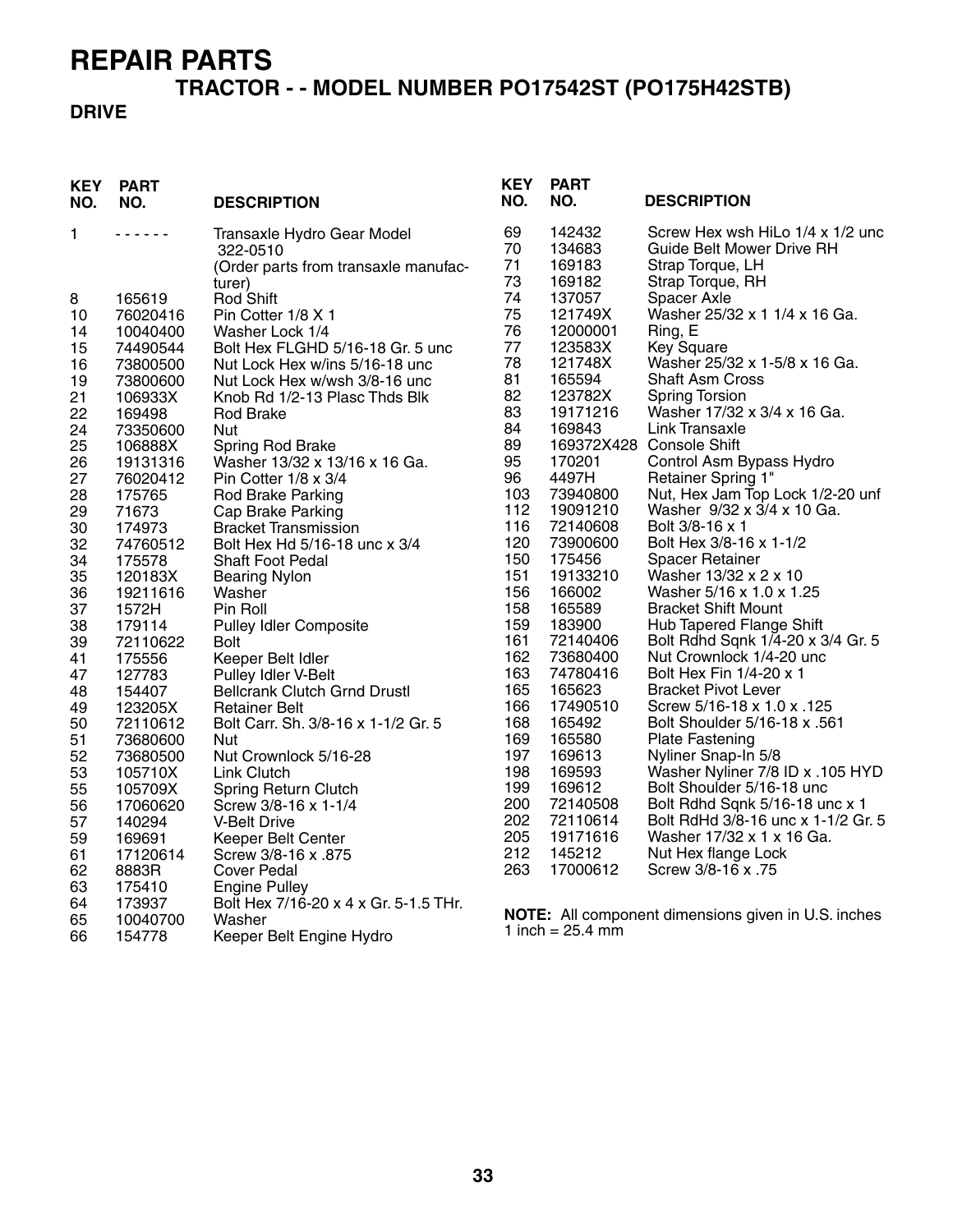**TRACTOR - - MODEL NUMBER PO17542ST (PO175H42STB) STEERING ASSEMBLY**

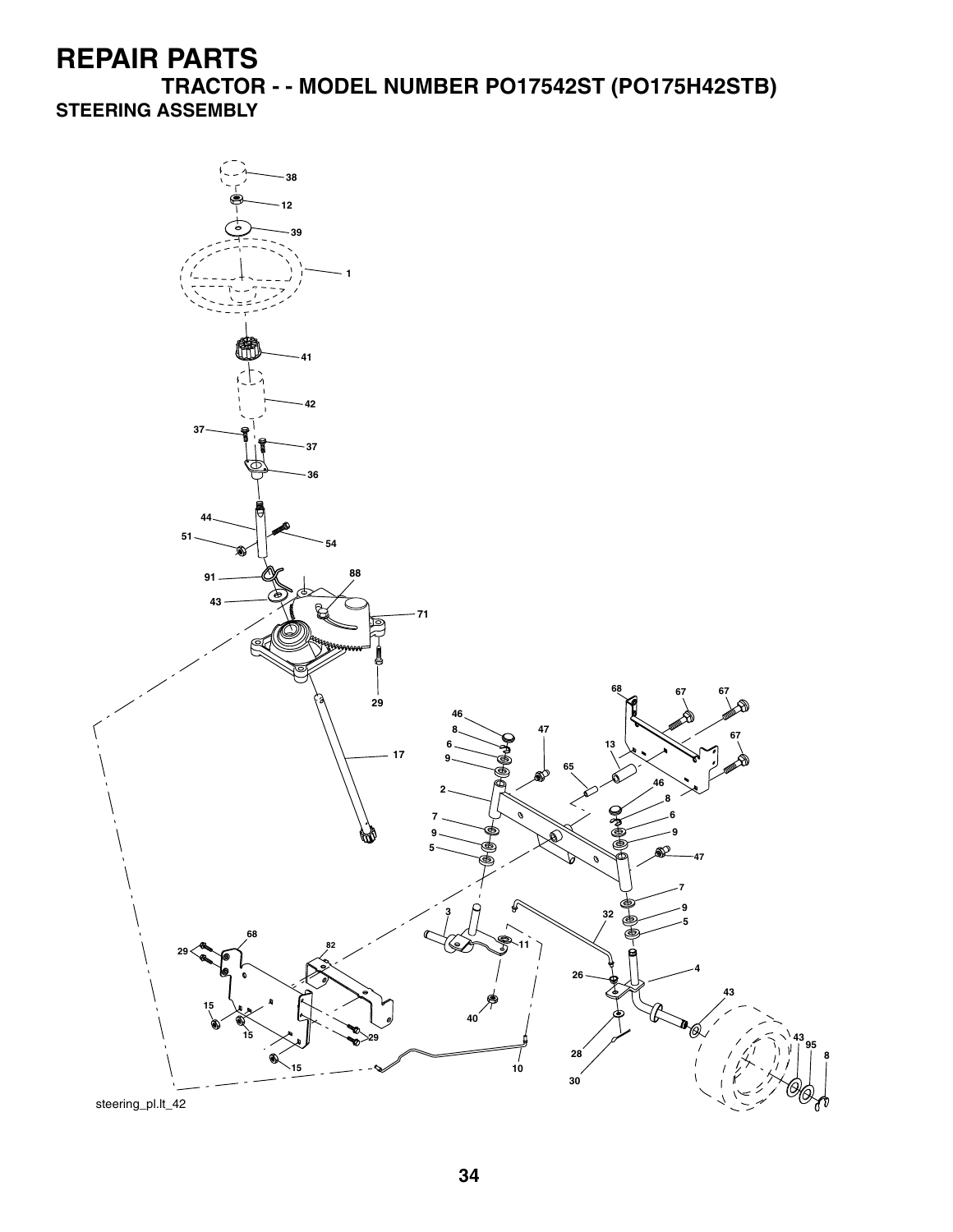**TRACTOR - - MODEL NUMBER PO17542ST (PO175H42STB) STEERING ASSEMBLY**

| <b>KEY</b><br>NO.                                                                                                                                                                                                                         | <b>PART</b><br>NO.                                                                                                                                                                                                                                                                                                                                                                                                                                           | <b>DESCRIPTION</b>                                                                                                                                                                                                                                                                                                                                                                                                                                                                                                                                                                                                                                                                                                                                                                                                                                                                                                                                                                                                                                                                                                                                            |
|-------------------------------------------------------------------------------------------------------------------------------------------------------------------------------------------------------------------------------------------|--------------------------------------------------------------------------------------------------------------------------------------------------------------------------------------------------------------------------------------------------------------------------------------------------------------------------------------------------------------------------------------------------------------------------------------------------------------|---------------------------------------------------------------------------------------------------------------------------------------------------------------------------------------------------------------------------------------------------------------------------------------------------------------------------------------------------------------------------------------------------------------------------------------------------------------------------------------------------------------------------------------------------------------------------------------------------------------------------------------------------------------------------------------------------------------------------------------------------------------------------------------------------------------------------------------------------------------------------------------------------------------------------------------------------------------------------------------------------------------------------------------------------------------------------------------------------------------------------------------------------------------|
| 1<br>2<br>3<br>4<br>5<br>6<br>7<br>8<br>9<br>10<br>11<br>12<br>13<br>15<br>17<br>26<br>28<br>29<br>30<br>32<br>36<br>37<br>38<br>39<br>40<br>41<br>42<br>43<br>44<br>46<br>47<br>51<br>54<br>65<br>67<br>68<br>71<br>82<br>88<br>91<br>95 | 140044X428<br>175131<br>169840<br>169839<br>6266H<br>121748X<br>19272016<br>12000029<br>3366R<br>175121<br>10040600<br>73940800<br>136518<br>145212<br>180641<br>126847X<br>19131416<br>17000612<br>76020412<br>130465<br>155099<br>152927<br>140045X428<br>19183812<br>73540600<br>186737<br>145054X428<br>121749X<br>180640<br>121232X<br>183226<br>73540400<br>71130420<br>160367<br>72110618<br>169827<br>175146<br>169835<br>175118<br>175553<br>188967 | <b>Wheel Steering Auto Black</b><br>Axle Asm Front<br>Spindle Asm Lh<br>Spindle Asm Rh<br><b>Bearing Race Thrust Harden</b><br>Washer 25/32 x 1 5/8 x 16 Ga.<br>Washer 27/32 x 1 1/4 x 16 Ga.<br>Ring Klip #t5304-75<br><b>Bearing Col Strg Blk</b><br><b>Link Drag Extended</b><br>Lockwasher<br>Nut Hex Jam Toplock 1/2-20 unf<br><b>Spacer Bearing Axle Front</b><br>Hex Flange Lock<br>Shaft Asm Strg<br><b>Bushing Rod Tie Blk Lt</b><br>Washer 13/32 x 7/8 x 16 Ga.<br>Screw 3/8-16 x 3/4<br>Pin<br>Rod Tie Wire Form 19 75 Mech<br>Bushing Strg 5/8 Id Dash<br>Screw TT #10-32 x 5 x 3/8 Flange<br><b>Insert Cap Strg</b><br>Washer 9/16 ID x 2-3/8 OD 12 Gr.<br><b>Nut Crownlock</b><br>Adaptor Wheel Strg .760<br><b>Boot Dash Steering</b><br>Washer 25/32 x 1 1/4 x 16 Ga.<br><b>Extension Steering</b><br>Cap Spindle Fr Top Blk<br><b>Fitting Grease</b><br>Nut Crownlock 1/4-28<br>Bolt Hex 1/4-28 unf x 1-1/4 Gr. 8<br><b>Spacer Brace Axle</b><br>Bolt Rdhd Sq 3/8-16 unc x 2-1/4<br><b>Brace Axle</b><br><b>Steering Asm</b><br><b>Bracket Susp Chassis Front</b><br>Bolt Shoulder 7/16-20<br><b>Clip Steering</b><br><b>Washer Hardened</b> |
|                                                                                                                                                                                                                                           |                                                                                                                                                                                                                                                                                                                                                                                                                                                              |                                                                                                                                                                                                                                                                                                                                                                                                                                                                                                                                                                                                                                                                                                                                                                                                                                                                                                                                                                                                                                                                                                                                                               |

**NOTE:** All component dimensions given in U.S. inches 1 inch = 25.4 mm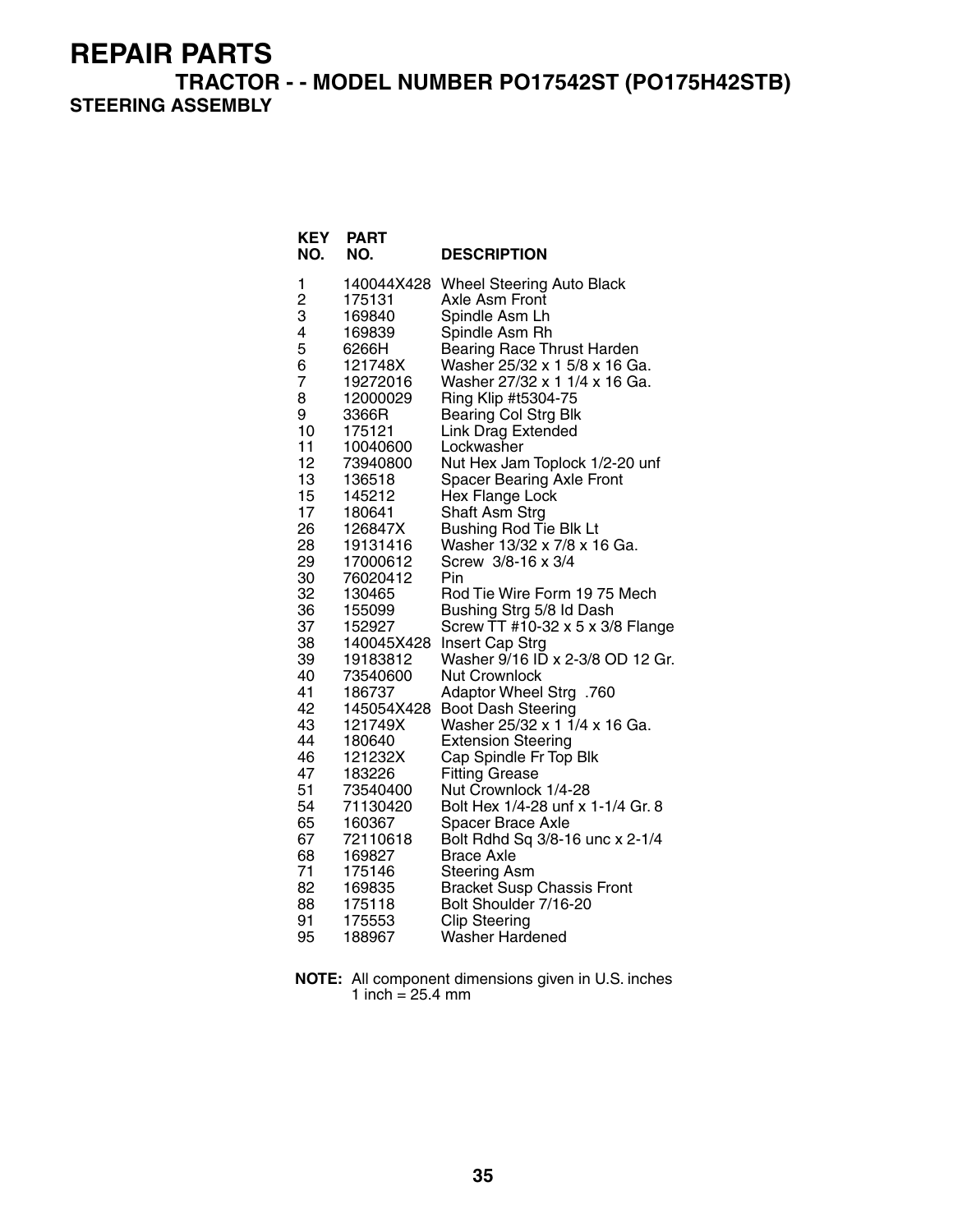**TRACTOR - - MODEL NUMBER PO17542ST (PO175H42STB)**

#### **ENGINE**



| <b>PART</b><br>NO. | <b>DESCRIPTION</b>                                                                                                                           |
|--------------------|----------------------------------------------------------------------------------------------------------------------------------------------|
| 170551<br>17720408 | Control Throttle / Choke Flag<br>Screw Hex Thd Cut 1/4-20 x 1/2<br>Engine Briggs Model 31C707<br>(Order Parts From Engine Manufac-<br>turer) |
| 137352             | Muffler Exhaust B&S Lt                                                                                                                       |
|                    | Gasket 1 313 Id Tin Plated                                                                                                                   |
|                    | <b>Tube Drain Oil Easy</b>                                                                                                                   |
| 169837             | Shield Browning/Debris Guard                                                                                                                 |
| 137180             | <b>Arrestor Spark</b>                                                                                                                        |
| 184900             | Tank Fuel 1 25 Fr                                                                                                                            |
| 140527             | Cap Asm Fuel W/sym Vented                                                                                                                    |
| 123487X            | Clamp Hose Blk                                                                                                                               |
| 137040             | Line Fuel 20"                                                                                                                                |
| 181654             | Plug Drain Oil Easy                                                                                                                          |
| 124028X            | Bushing Snap Nyl Blk Fuel Line                                                                                                               |
|                    | 165291<br>148456                                                                                                                             |

# **KEY PART**

#### **DESCRIPTION**

| 44 | 17670412 | Screw Hexwsh Thdrol 1/4-20 x 3/4 |
|----|----------|----------------------------------|
| 45 | 17000612 | Screw Hex Wsh Thdrol 3/8-16      |
| 46 | 19091416 | Washer 9/32 X 7/8 X 16 Ga.       |
| 72 | 183906   | Screw Socket Head 5/16-18 x 1    |
| 78 | 17060620 | Screw Thdrol 3/8-16 x 1-1/4      |
| 81 | 73510400 | Nut Keps Hex 1/4-20 unc          |
|    |          |                                  |

**NOTE:** All component dimensions given in U.S. inches 1 inch =  $25.4 \, \text{mm}$ 

For engine service and replacement parts, call the toll free number for your engine manufacturer listed below:

| 1-800-233-3723 |
|----------------|
| 1-800-544-2444 |
| 1-800-558-5402 |
| 1-800-426-7701 |
| 1-800-460-5688 |
|                |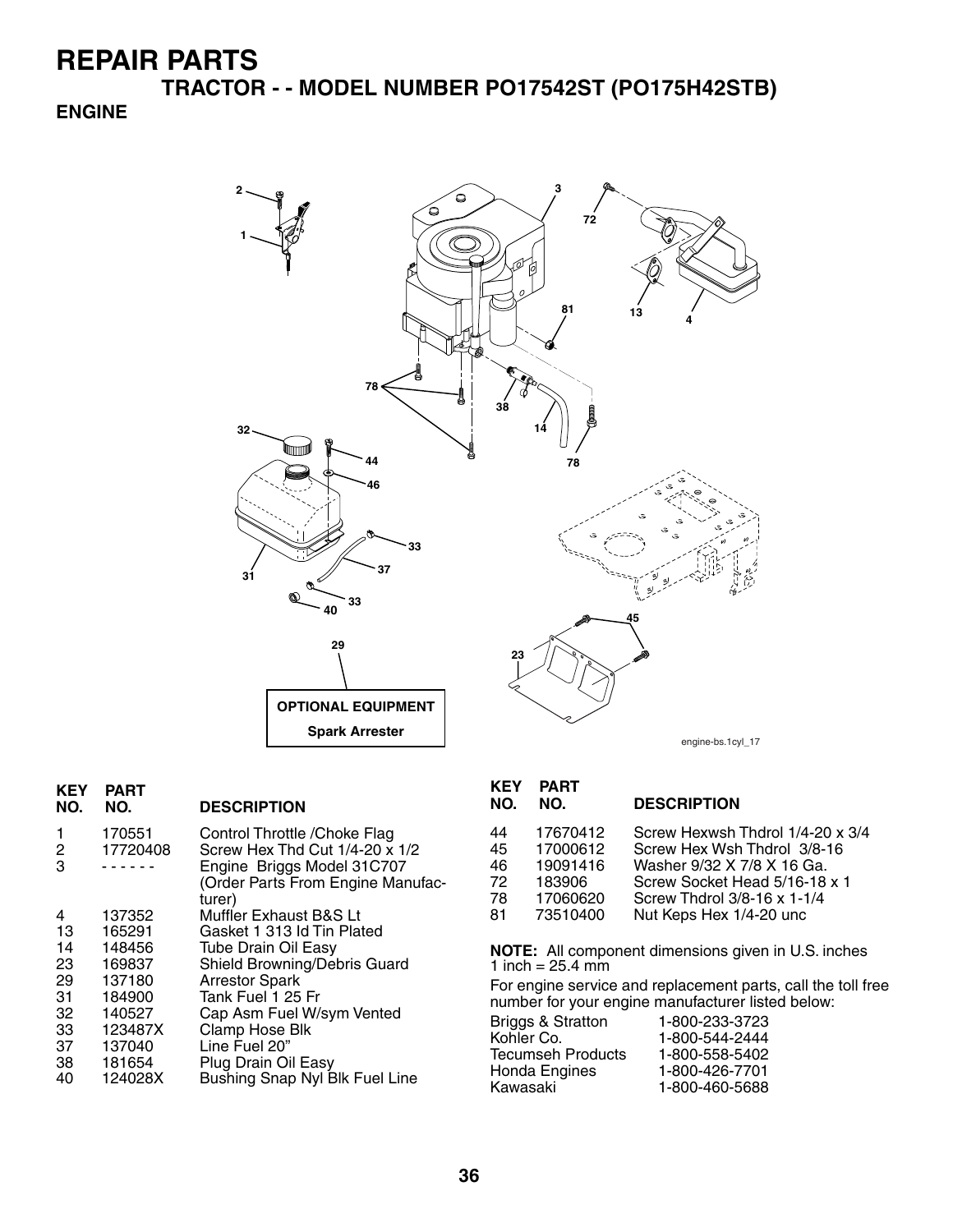**TRACTOR - - MODEL NUMBER PO17542ST (PO175H42STB) SEAT ASSEMBLY**



| <b>KEY</b><br>NO.                        | <b>PART</b><br>NO.                        | <b>DESCRIPTION</b>                                                                                                  | <b>KEY</b><br>NO.    | <b>PART</b><br>NO.                         | <b>DESCRIPTION</b>                                                                                                               |
|------------------------------------------|-------------------------------------------|---------------------------------------------------------------------------------------------------------------------|----------------------|--------------------------------------------|----------------------------------------------------------------------------------------------------------------------------------|
| $\mathbf{1}$<br>$\overline{2}$<br>3<br>4 | 175389<br>140551<br>71110616<br>19131610  | Seat<br>Bracket Pnt Pivot Seat (blk)<br><b>Bolt</b><br>Washer 13/32 x 1 x 10 Ga.                                    | 14<br>15<br>16<br>17 | 72050412<br>134300<br>121250X<br>123976X   | Bolt Rdhd Sht Nk 1/4-20 x 1-1/2<br>Spacer Split 28 x 96 Yel Zinc<br>Spring Cprsn 1 27 Blk Pnt<br>Nut Lock 1/4 Lge Flg Gr. 5 Zinc |
| 5<br>6<br>$\overline{7}$                 | 145006<br>73800600<br>124181X<br>17000616 | Clip Push-In Hinged<br>Nut<br>Spring Seat Cprsn 2 250 Blk Zi<br>Screw 3/8-16 x 1.5                                  | 21<br>22<br>23       | 171852<br>73800500<br>71110814<br>19171912 | Bolt Shoulder 5/16-18 unc Blkz-2A<br>Nut<br><b>Bolt Hex Black</b><br>Washer 17/32 x 1-3/16 x 12 Ga.                              |
| 8<br>9<br>10<br>12<br>13                 | 19131614<br>182493<br>121246X<br>121248X  | Washer 13/32 x 1 x 14 Ga.<br>Pan Pnt Seat (blk)<br><b>Bracket Pnt Mounting Switch</b><br>Bushing Snap Blk Nyl 50 ld | 24<br>25<br>26       | 127018X<br>10040800<br>1 inch = $25.4$ mm  | Bolt Shoulder 5/16-18 x 62<br>Lockwasher<br>NOTE: All component dimensions given in U.S. inches                                  |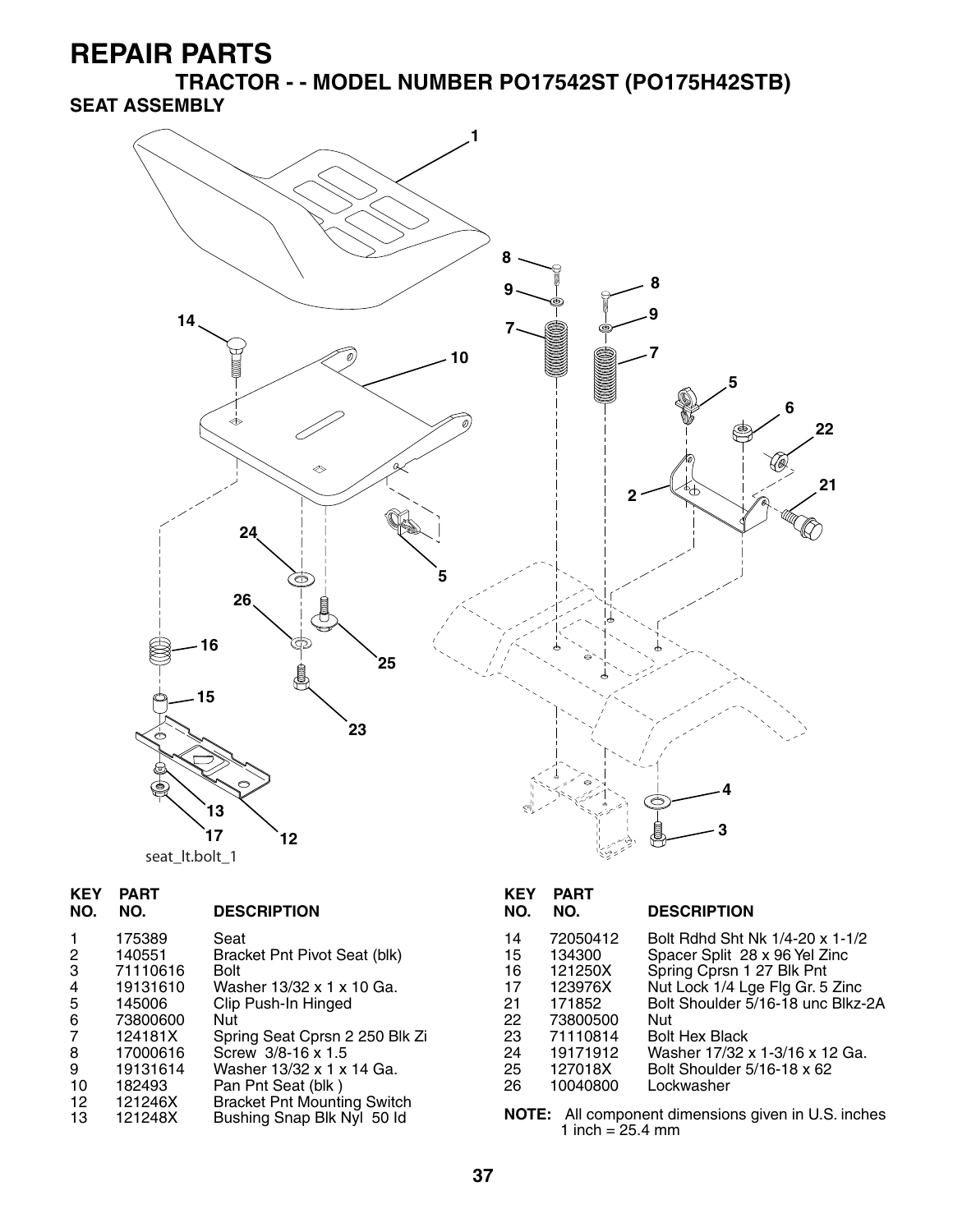**TRACTOR - - MODEL NUMBER PO17542ST (PO175H42STB) DECALS**



- 7 189710 Decal Side Panel<br>8 170563 Decal Warning Mu 8 170563 Decal Warning Mult-Language
- Decal Fender Logo

- -- 166960 Decal Bypass<br>-- 191984 Manual Owne
- - **191984** Manual Owner's (English) Manual Owner's (French)

WHEELS & TIRES *KEY PART* 



| KEY<br>NO.                                       | PART<br>NO.                                                                                         | <b>DESCRIPTION</b>                                                                                                                                                                                                                                                                                                                         |
|--------------------------------------------------|-----------------------------------------------------------------------------------------------------|--------------------------------------------------------------------------------------------------------------------------------------------------------------------------------------------------------------------------------------------------------------------------------------------------------------------------------------------|
| 2<br>3<br>4<br>5<br>6<br>7<br>8<br>9<br>10<br>11 | 59192<br>65139<br>106222X<br>59904<br>106732X624<br>278H<br>9040H<br>106268X<br>7152J<br>104757X428 | Cap Valve Tire<br><b>Stem Valve</b><br>Tire F Ts 15 X 6 0 - 6 Service<br>Tube Front (Service Item Only)<br>Rim Asm 6" front Service<br>Fitting Grease (Front Wheel Only)<br>Bearing Flange (Front Wheel Only)<br>106108X624 Rim Asm 8" rear Service<br>Tire R Ts 18x9.5-8 Service<br>Tube Rear (Service Item Only)<br>Cap Axle 1 50 X 1 00 |
|                                                  | 144334                                                                                              | Sealant, Tire (10 oz. Tube)                                                                                                                                                                                                                                                                                                                |

**NOTE:** All component dimensions given in U.S. inches 1 inch =  $25.4 \, \text{mm}$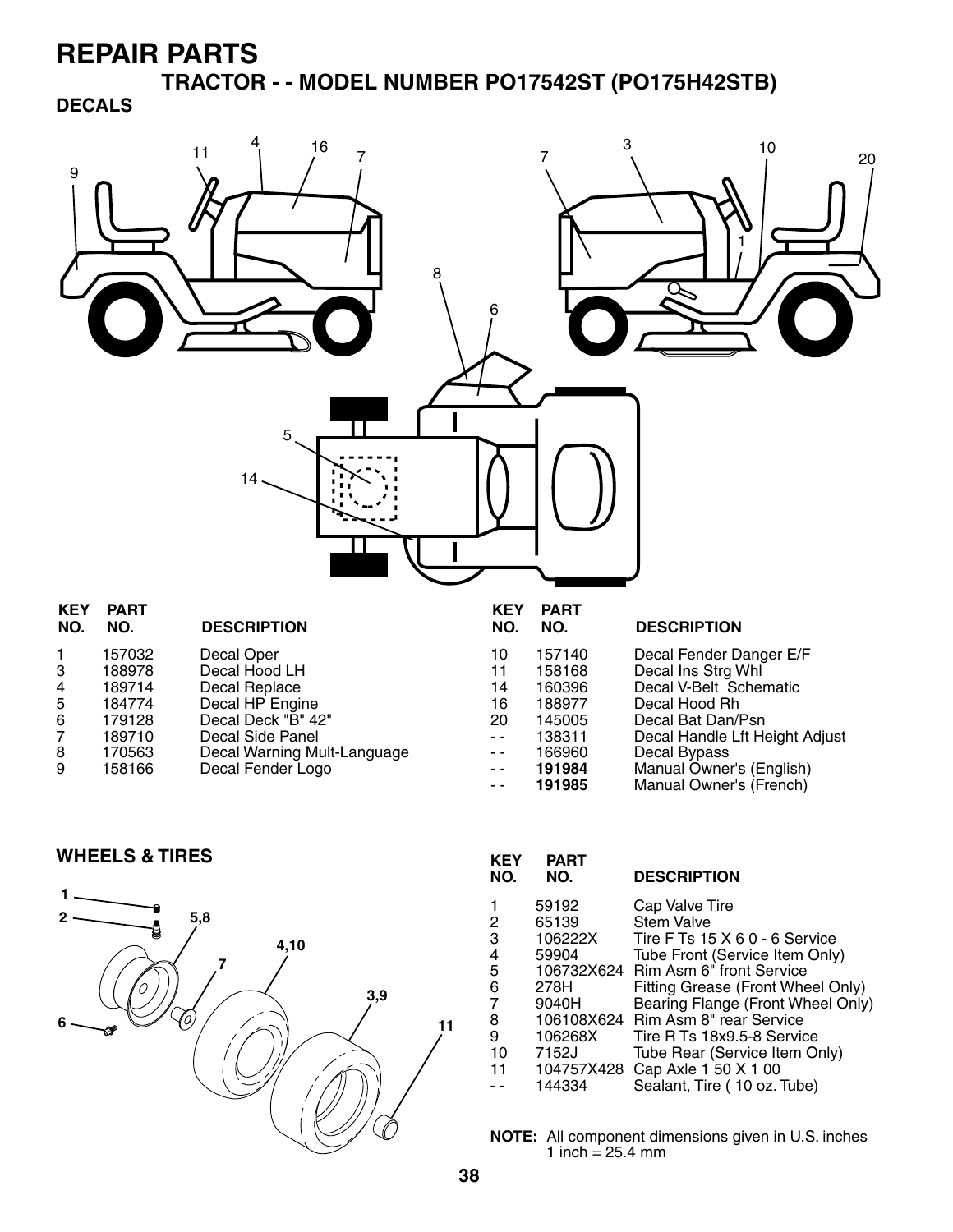**TRACTOR - - MODEL NUMBER PO17542ST (PO175H42STB) MOWER LIFT 7**



| <b>KEY</b>                                                 | <b>PART</b> |                               |  |  |
|------------------------------------------------------------|-------------|-------------------------------|--|--|
| NO.                                                        | NO.         | <b>DESCRIPTION</b>            |  |  |
| 1                                                          | 159461      | Wire Asm Inner/Sprg w/Plunger |  |  |
| 2                                                          | 159476      | Shaft Asm Lift                |  |  |
| 3                                                          | 178981      | Pin Groove                    |  |  |
|                                                            | 12000002    | E Ring #5133-62               |  |  |
| 4<br>5<br>6<br>7                                           | 19211621    | Washer 21/32 x 1 x 21 Ga.     |  |  |
|                                                            | 120183X     | Bearing Nylon                 |  |  |
|                                                            | 109413X     | <b>Grip Handle</b>            |  |  |
| 8                                                          | 124526X     | <b>Button Plunger</b>         |  |  |
| 11                                                         | 139865      | Link Lift Lh                  |  |  |
| 12 —                                                       | 139866      | Link Lift Rh                  |  |  |
| 13 —                                                       | 4939M       | <b>Retainer Spring</b>        |  |  |
| 15                                                         | 173288      | Link Front                    |  |  |
| 16 —                                                       | 73350800    | Nut Jam Hex 1/2-13 unc        |  |  |
| 17                                                         | 175689      | <b>Trunnion Blk Zinc</b>      |  |  |
| 18 —                                                       | 73800800    | Nut Lock w/Wsh 1/2-13 unc     |  |  |
| 19                                                         | 139868      | Arm Suspension Rear           |  |  |
| 20                                                         | 163552      | <b>Retainer Spring</b>        |  |  |
| 31 —                                                       | 169865      | <b>Bearing Pvt Lift</b>       |  |  |
| 32 —                                                       | 73540600    | Nut Crownlock 3/8-24          |  |  |
| <b>NOTE:</b> All component dimensions given in U.S. inches |             |                               |  |  |

1 inch = 25.4 mm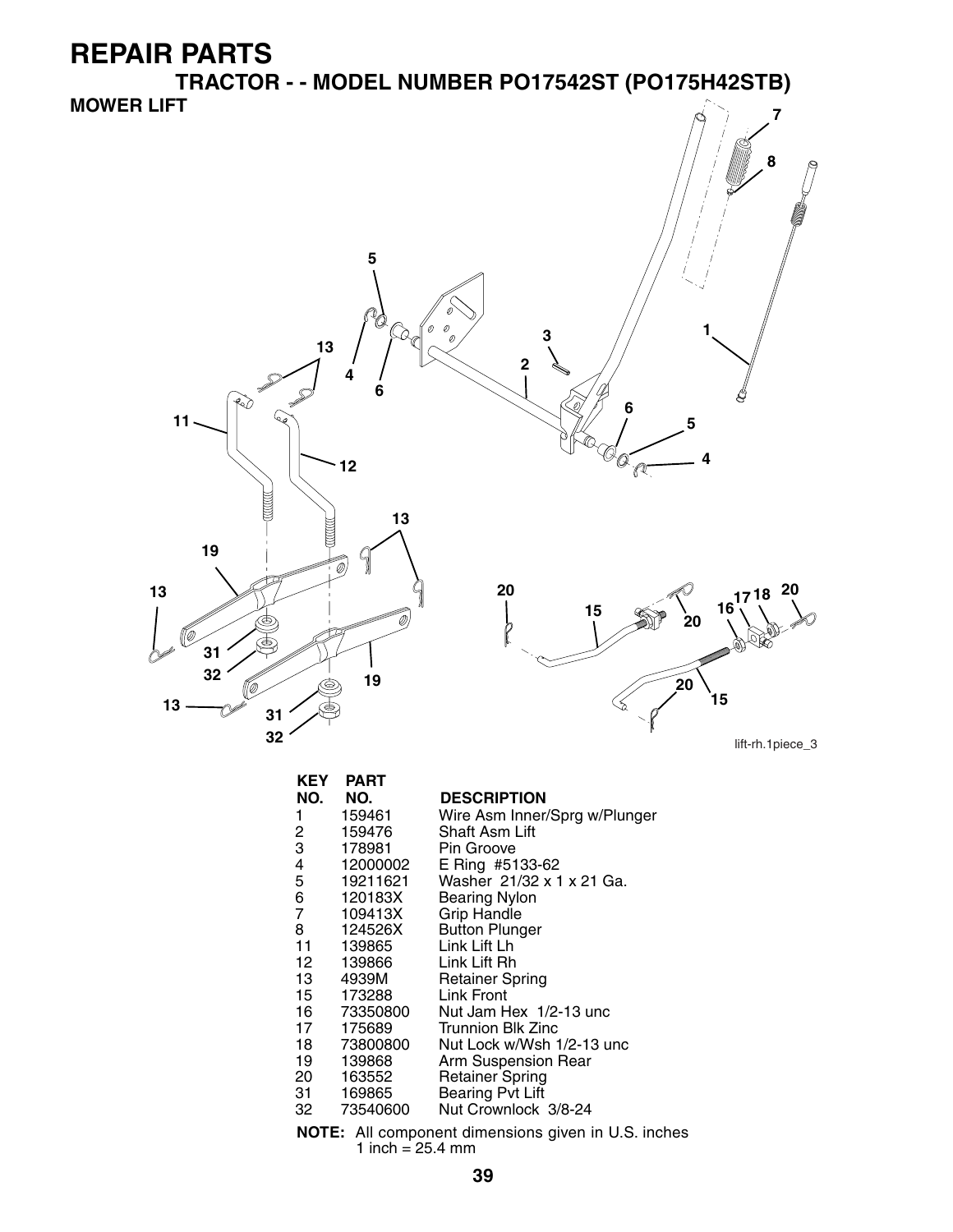**TRACTOR - - MODEL NUMBER PO17542ST (PO175H42STB) MOWER DECK**